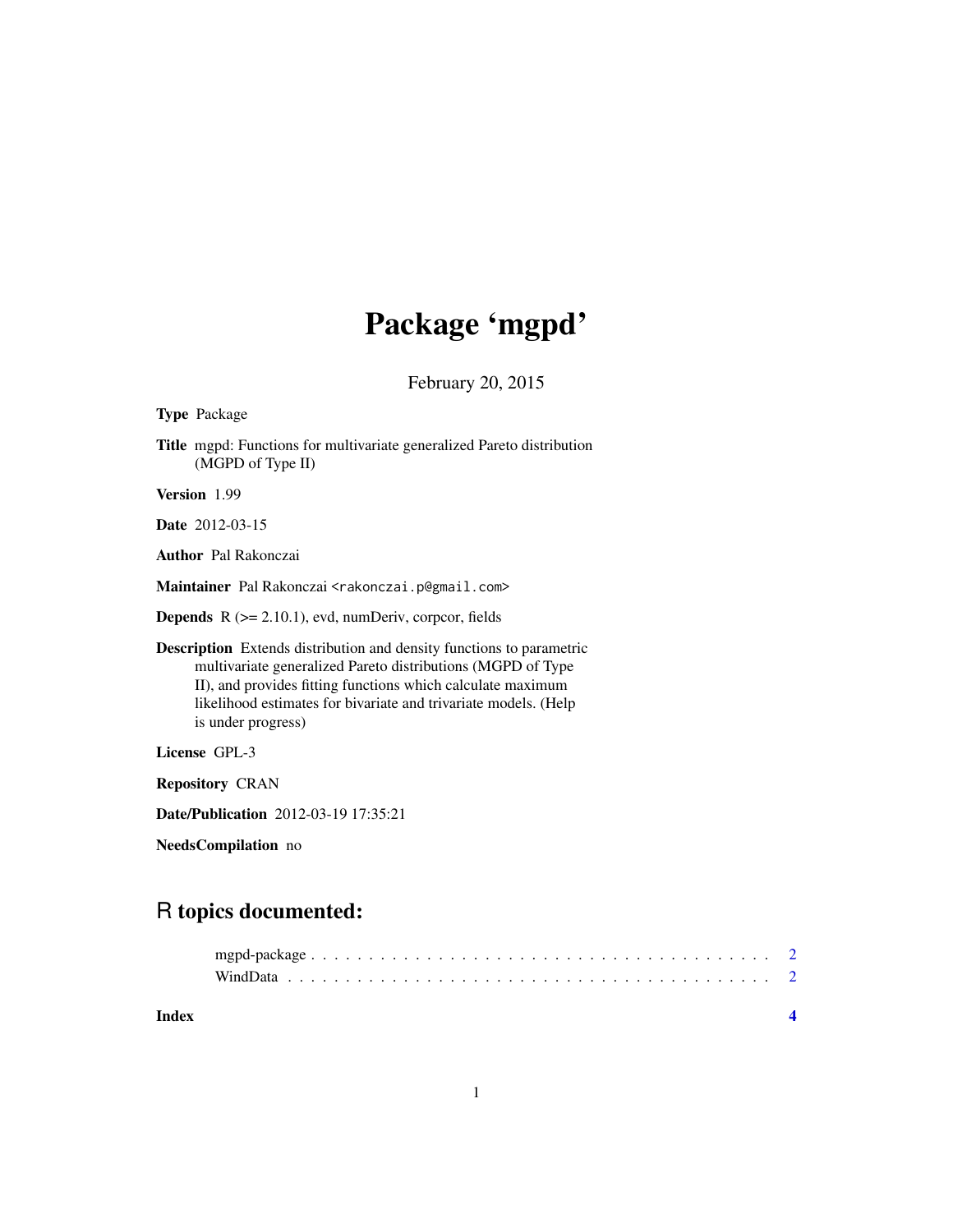<span id="page-1-0"></span>mgpd-package *mgpd: Functions for multivariate generalized Pareto distribution (MGPD of Type II)*

#### Description

Extends distribution and density functions to parametric multivariate generalized Pareto distributions (MGPD of Type II), and provides fitting functions which calculate maximum likelihood estimates for bivariate and trivariate models.

#### Details

| Package: | mgpd       |
|----------|------------|
| Type:    | Package    |
| Version: | 2.0        |
| Date:    | 2012-03-07 |
| License: | $GPL-3$    |

 $\sim$  An overview of how to use the package, including the most important  $\sim$   $\sim$  functions  $\sim$ 

#### Author(s)

Pal Rakonczai Maintainer: Pal Rakonczai <rakonczai.p [at] gmail.com>

#### References

Rakonczai and Zempleni (2010)

#### Examples

```
x=y=seq(-2,6,0.05)
z1=outer(x,y,pbgpd,model="log")
z2=outer(x,y,pbgpd,model="neglog")
image(z1-z2)
```
WindData *German Wind Speed Data*

#### Description

Daily maxima of wind speed in m/sec at 5 locations of Northern-Germany.

#### Usage

data(WindData)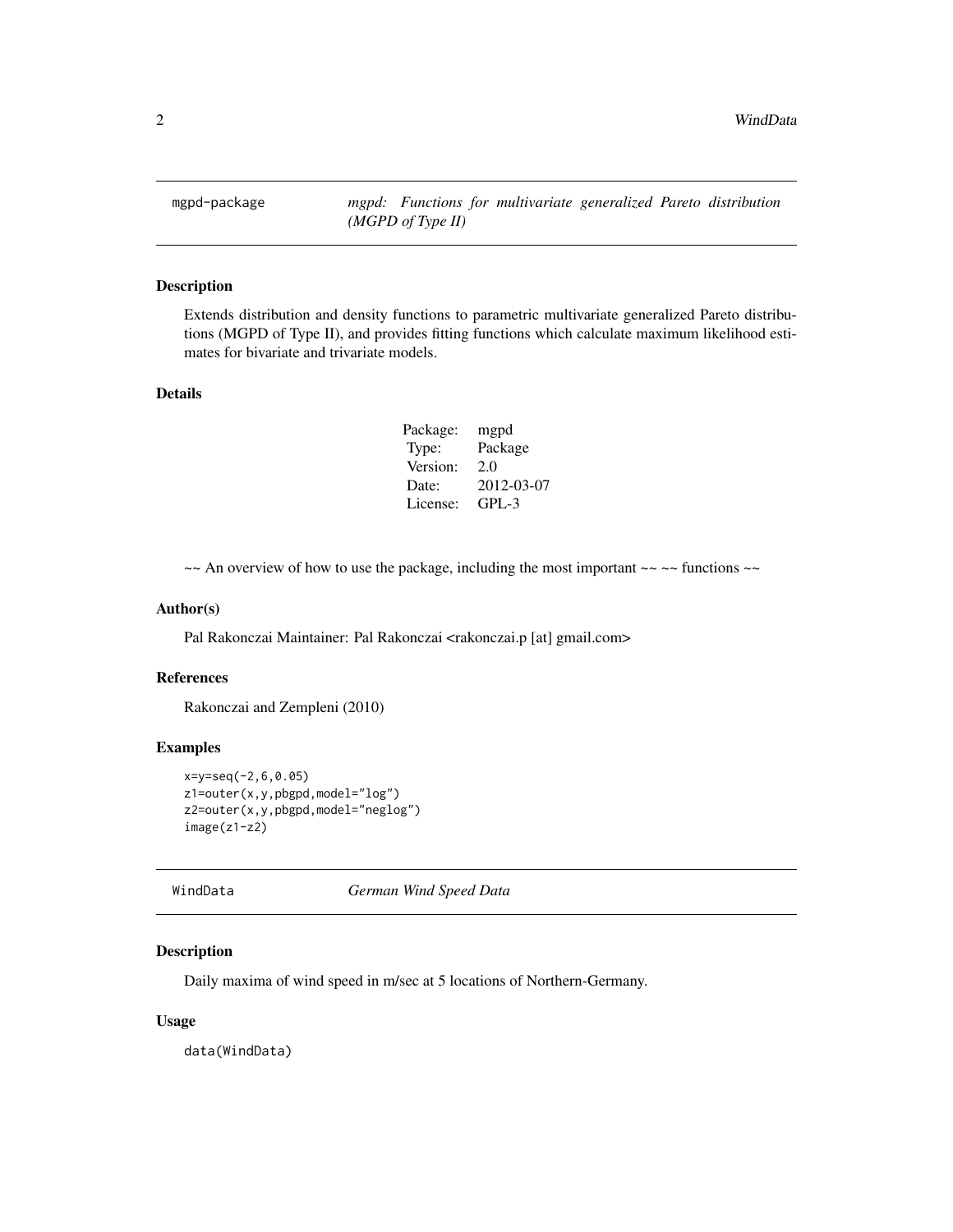#### WindData 3

#### Format

A data frame with 17926 observations on the following 6 variables.

date date of observations

Hamburg a numeric vector of wind speed (m/s)

Hanover a numeric vector of wind speed (m/s)

Bremerhaven a numeric vector of wind speed (m/s)

Fehmarn a numeric vector of wind speed (m/s)

Schleswig a numeric vector of wind speed (m/s)

#### Examples

data(WindData) str(WindData)